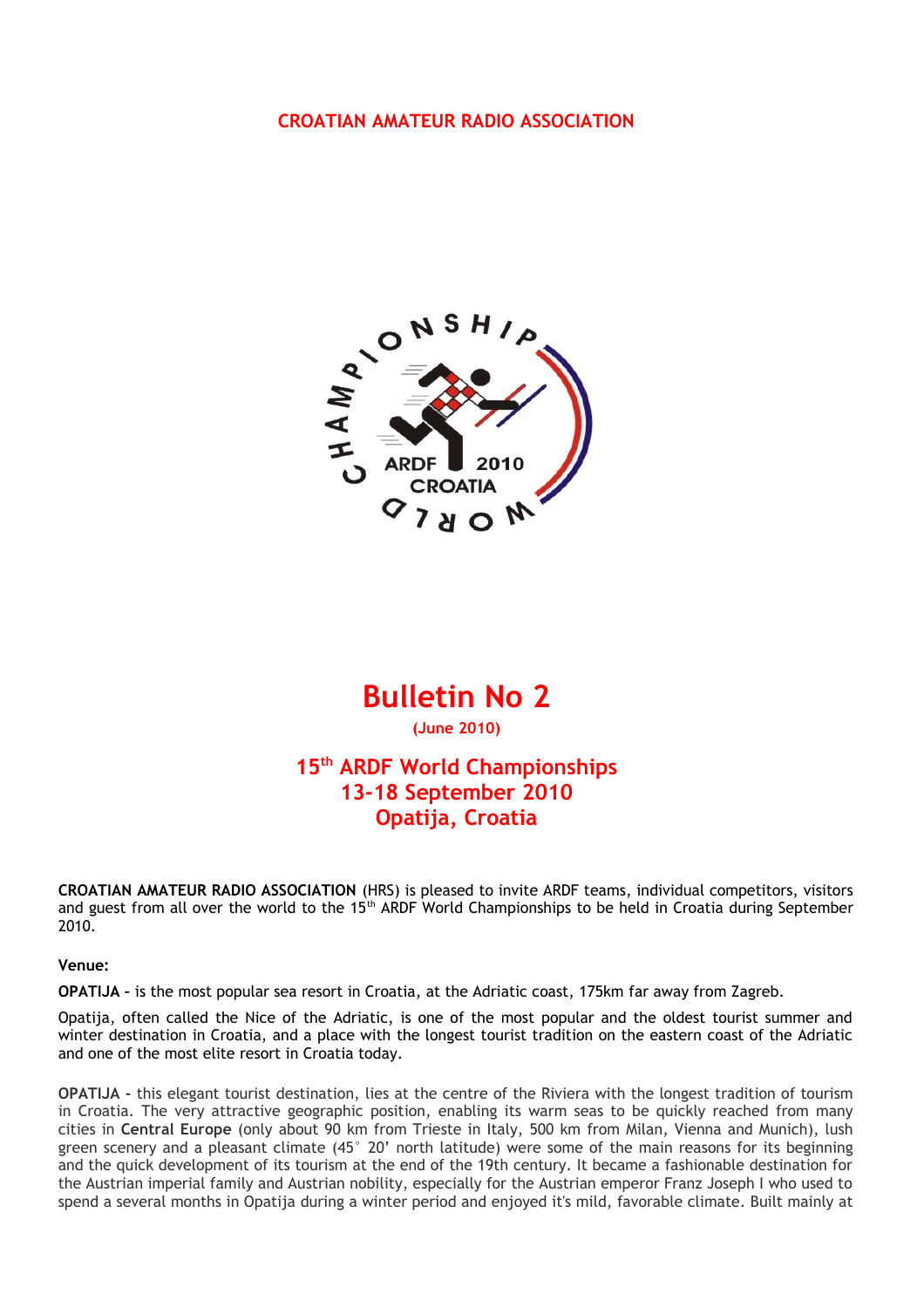the turn of the 20th century, but many of late 19th-century luxury hotels and villas have survived to present times. **Opatija** has remained in complete harmony with Nature right up until the present day.

Well-maintained public gardens, the illuminated *12-km-long coastal promenade* known as the *"Lungomare"(from Volosko, via Opatija, to Lovran).* Well-kept beaches and fountains provide a stunning backdrop for the villas and hotels that cater comfortably for up to **6.000 guests.** Due to a relatively constant temperature *(winter average 7.0 °C, summer average 21.9 °C)*, high air pressure and constant circulation of air, the climate in **Opatija** is relaxing and refreshing. The contrasts of sea and mountains, green parks and blue ocean, old buildings and modern comforts, noisy entertainment venues and quiet destinations for excursions all combine to make **Opatija** and its surroundings a very attractive tourist resort at any time of the year.

The tourist offering of Opatija includes its **congress centre** (with space for 500 to 800 delegates), *11 indoor swimming pools, wellness programmes, a casino, discotheques, a summer theatre with seating for 2.000, carnivals, festivals***,** and opportunities for shorter trips to nearby surroundings or all-day excursions to the *Brijuni National Park*, *or Risnjak National Park, Plitvice Lakes, or even to Trieste or Venice in Italy.*

The characteristics of the climate have all the traits of a gentle Mediterranean climate with a warm sea, lots of sun and lush vegetation which paints a picture of **Opatija** as a kind of green oasis. Summer temperatures are relatively low because of the cool breezes to come from the Ucka mountain while in winter, the temperature is relatively high. **Opatija** is also a place for business meetings throughout the entire year, as well as a center for convention tourism, scientific gatherings and congresses.

**The Pearl of Kvarner, Opatija** is an ideal starting point for an inspired walk through the past of this region, as well as for taking pleasure in the intimacy of the still untouched present.

In behalf of Organizing Committee we are promising to do our best to make this event unforgettable for all of you.

#### **Letter of Intent**

We have received Letter of intent from the following countries:

Albania(AARA), Australia (WIA), Austria (OEVSV), Belarus (BLR), Belgium (UBA), Bosnia & Herzegovina (ARABIH), Canada (RAC), China (CRSA), Czech Republic (CRC), Denmark (EDR), Estonia (ERAU), France (REF), Great Britain (RSGB), Hungary (MRASZ), Israel (IARC), Japan (JARL), Kazakhstan (KFRR), Lithuania (LRMD), Moldova (FRRM), Netherlands (VERON), Nigeria (NARS), Norway (NRRL), Poland (PZK), Russia (SRR), S. Korea (KARL), Slovakia (SARA), Slovenia (ZRS), Spain (URE), Serbia (SRS), Sweden (SSA), Ukraine (UARL), USA (ARRL).

From the above list citizens of **Albania, Belarus, China, Kazakhstan, Moldova, Nigeria, Russia** and **Ukraine** must have visas for Croatia.

#### **Process of getting Croatian visa**

You must go to the embassy **in person** and get your visa there. To the visa application you shall enclose the **Letter of invitation** and the **Letter of guarantee.**

For that HRS must send to you **by post,** not by e – mail, at the postal address of your Society, **Letter of invitation** and **Letter of guarantee.**

Please fill enclosed **Data Form for the Letter of guarantee**. Send the completed form for all participants of your Society *as soon as possible* to e-mail: **[hrs–hq@hamradio.hr](mailto:hrs%E2%80%93hq@hamradio.hr)**

According to the Croatian law (because you must have *original documents*), HRS will send to you **by post,** not by e – mail, at the *postal address of your Society*, **Letter of invitation** and **Letter of guarantee** *for all participants*.

For data form for the letter of guarantee [see Appendix 1.](#page-6-0)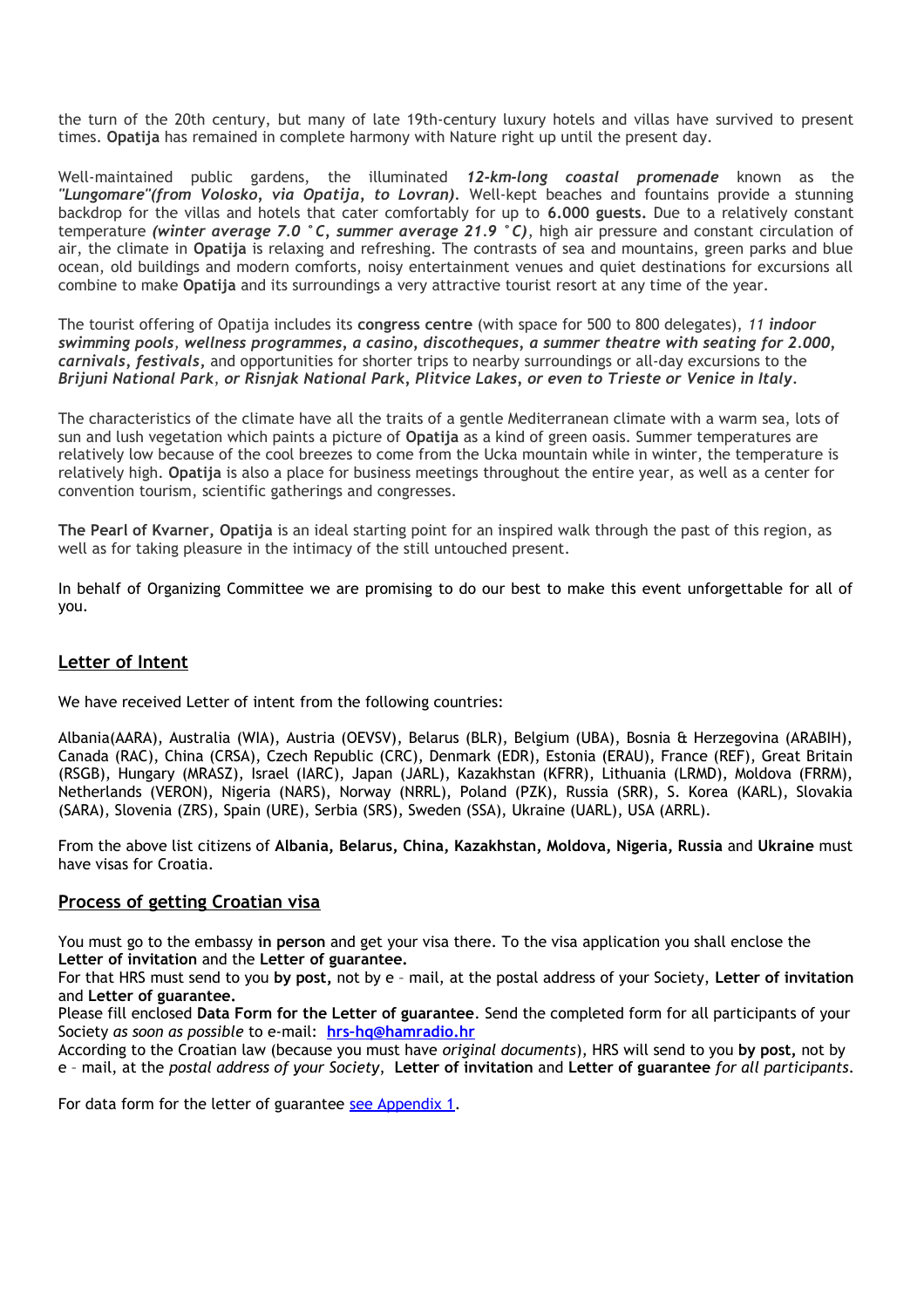### **Venue of the Championships**

Opatija and Gorski Kotar

#### **Program of the Championships**

**13 September, Monday** – Arrival, accommodation;

**14 September, Tuesday** – Training on both bands, competition blinds, official opening;

**15 September, Wednesday** – First competition, awarding;

**16 September, Thursday** – Day off, excursion;

**17 September, Friday** – Second competition, awarding, closing ceremony and banquet;

**18 September, Saturday** – Departure.

Please note that on 14<sup>th</sup> of September we will have 1<sup>st</sup> ARDF World Championships for the Blind.

#### **Competition rules**

IARU Region 1 ARDF rules [\(http://www.ardf-r1.org/ardf\\_rules](http://www.ardf-r1.org/ardf_rules) ) - version 2.8 will be valid for the Championships

#### **International jury**

Chairman: Ole Garpestad, LA2RR

#### **Technical data**

#### **Technical data of transmitters**

| 3.5 MHz         |                                    |
|-----------------|------------------------------------|
| RF output power | 5 W                                |
| Modulation type | A1A                                |
| Frequency       | 3.580 MHz TX, 3.550 beacon         |
| Antenna         | Vertical wire 6m                   |
| <b>144 MHz</b>  |                                    |
| RF output power | 1 W                                |
| Modulation type | A2A                                |
| Frequency       | 144.600 MHz TX, 144.850 MHz beacon |
| Antenna         | Crossed dipole, 2m AGL             |

#### **Terrain characteristics**

Mid-difficult, with small hills, covered with forest. Please note that there is big possibility of lower temperatures in competition area than those in Opatija, wormer clothes are preferred.

#### **Marking devices**

SPORTIdent system

#### **Map**

Scale 1:15000 and 1:10000, Size A3-A4, Color printing, IOF standard, Non waterproof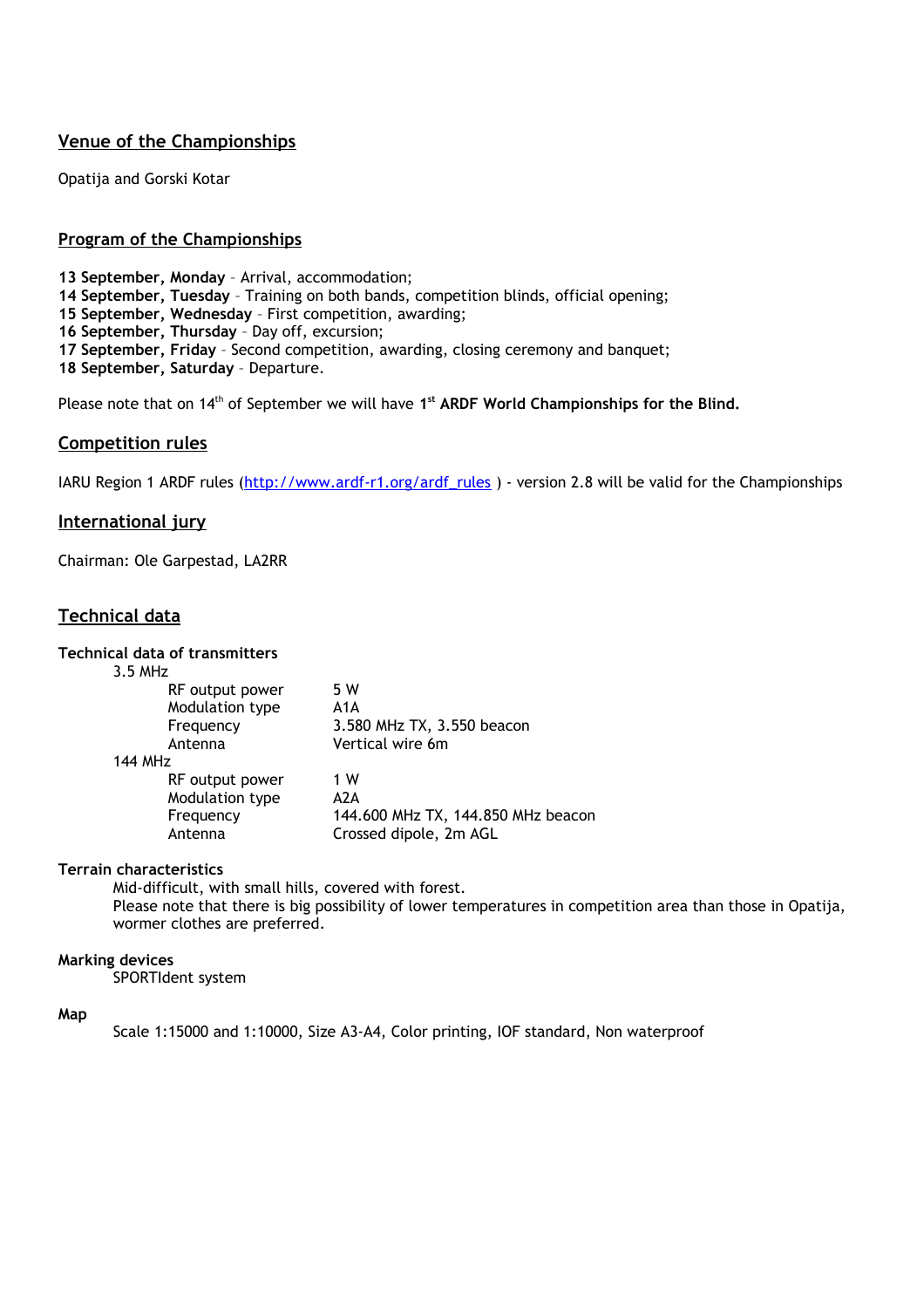#### **Map sample**



#### **Official Application**

If your team wants to participate in the Championships and you have not sent the preliminary application - Letter of intent - yet, please send **Official Application** to the organizers address as soon as possible.

 **15th ARDF World Championships, 13th – 18th September 2010, Opatija, Croatia – Official Application** Please fill in the **Official Application** for the 15<sup>th</sup> ARDF World Championships in Croatia. You can find it in this document [\(see Appendix 2\)](#page-7-0), and excel version is on [www.ardf2010.com.](http://www.ardf2010.com/) An electronic version is preferred one, if possible.

 **1st ARDF World Championships for the Blind, 14th September 2010, Opatija, Croatia – Official Application** Please fill in the **Official Application** for the 1st ARDF World Championships for the Blind in Croatia. You can find it in this document [\(see Appendix 3\)](#page-9-0), and excel version is on [www.ardf2010.com.](http://www.ardf2010.com/) An electronic version is preferred one, if possible.

 $(min. 2 \text{ max})$ 

#### **Arrival and departure**

#### [See Appendix 4](#page-10-0)

#### **Transfers**

AIRPORT PULA (IATA airport code PUY)

|           | Taxi |                                        | Euro 65 OW (one way)    | $(min. 2$ pax)     |
|-----------|------|----------------------------------------|-------------------------|--------------------|
| $\bullet$ |      | Mini bus /25 seats                     | Euro 30 return transfer | $(min. 20$ pax $)$ |
|           |      | $\bullet$ Bus / 49 seats               | Euro 25 return transfer | $(min. 40$ pax $)$ |
|           |      | AIRPORT RIJEKA (IATA airport code RJK) |                         |                    |
| $\bullet$ | Taxi |                                        | Euro 50 OW (one way)    | $(min. 2$ pax)     |
| $\bullet$ |      | Mini bus /25 seats                     | Euro 25 return transfer | $(min. 20$ pax $)$ |
|           |      | $\bullet$ Bus / 49 seats               | Euro 20 return transfer | $(min. 40$ pax $)$ |
|           |      |                                        |                         |                    |
|           |      |                                        |                         |                    |

| AIRPORT ZAGREB (IATA airport code ZAG) |  |                  |
|----------------------------------------|--|------------------|
| Taxi                                   |  | Euro 150 per way |

|               |                    |  | .                       | $\sim$ $\sim$ $\sim$ $\sim$ $\sim$ $\sim$ |
|---------------|--------------------|--|-------------------------|-------------------------------------------|
|               | Mini bus /25 seats |  | Euro 55 return transfer | $(min. 20$ $pax)$                         |
| $\bullet$ Bus | / 49 seats         |  | Euro 40 return transfer | $(min. 40$ pax)                           |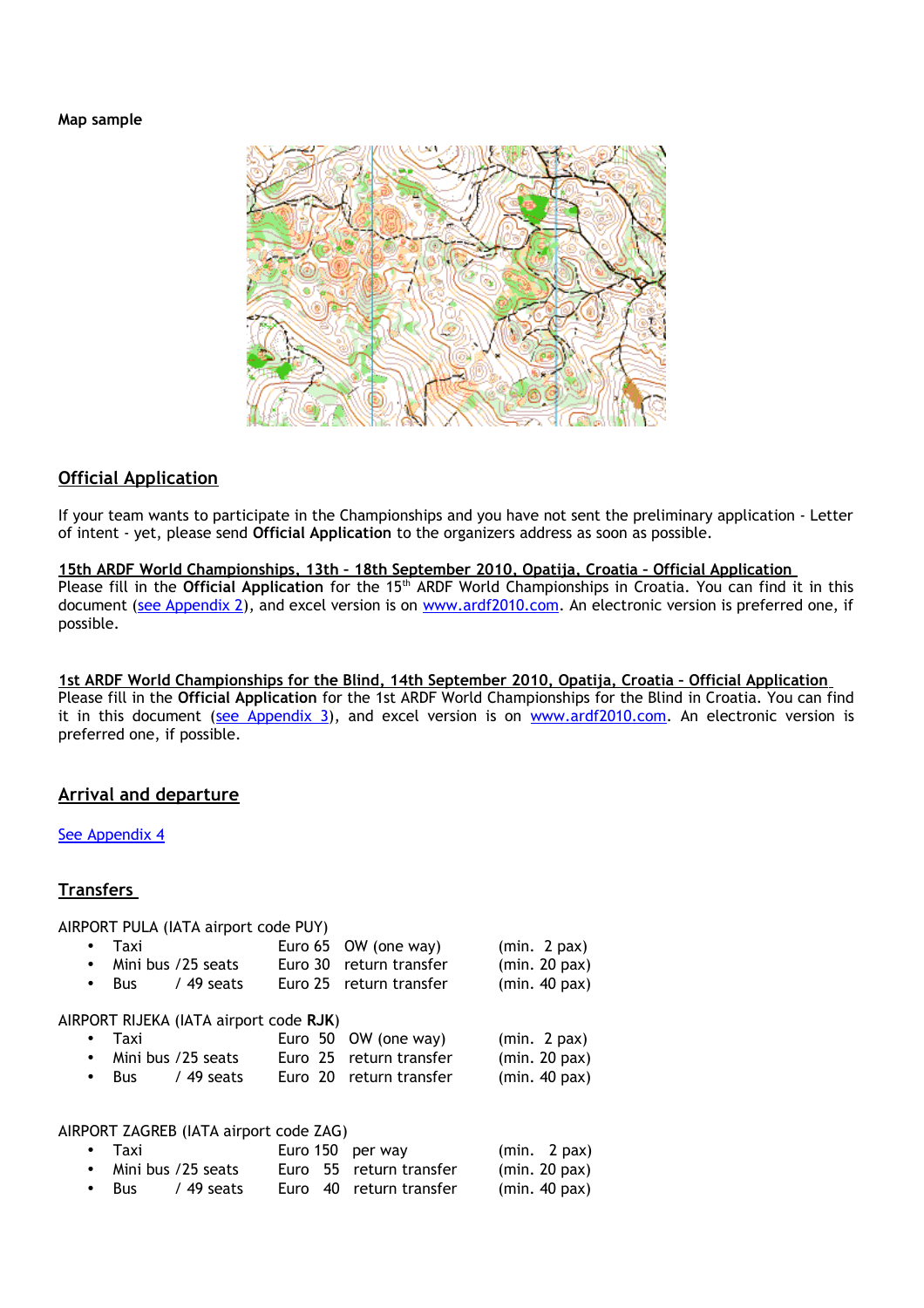All transfers from the airport to the hotel and v.v. will be arranged **upon request.**  Transfers are **not included** in the price of the package (Registration fee).

#### **Information for the trainings before the Championships**

A **training camp** will be organized during the week prior the Championships with trainings on both bands. Training dates are 8 / 9 September and 11 / 12 September. There are total of 4 trainings (2+2) with day off on 10<sup>th</sup> of September (Friday). If you're interested in trainings, you can get all details on [ardf2010@ardf2010.com](mailto:ardf2010@ardf2010.com) email.

Basic trainings costs are 7 Euro per person per training – without accommodation and transportation to/from training areas.

Accommodation and transfer during the training prior the Championships can be arranged **upon request.**

|                   | 15th ARDF World Championships Croatia, Opatija 13.-18. September 2010.  |          |                                                  |                                                                                                                      |
|-------------------|-------------------------------------------------------------------------|----------|--------------------------------------------------|----------------------------------------------------------------------------------------------------------------------|
|                   | Accommodation prices during a training week, prior to the Championships |          |                                                  |                                                                                                                      |
|                   |                                                                         |          |                                                  |                                                                                                                      |
| Opatija, 2* hotel | double/twin<br>room                                                     | 28€      | half board                                       |                                                                                                                      |
|                   | single room                                                             | 39€      | service                                          |                                                                                                                      |
|                   |                                                                         |          |                                                  |                                                                                                                      |
| Opatija, 3* hotel | double/twin<br>room                                                     | $35 \in$ | half board                                       |                                                                                                                      |
|                   | single room                                                             | 43€      | service                                          |                                                                                                                      |
|                   |                                                                         |          |                                                  | Hotel prices are quoted in EUR, per person per day, exclusive of accommodation tax (1 $\epsilon$ per person per day) |
|                   |                                                                         |          | Availability and reservations upon request only! |                                                                                                                      |

#### **Entry fee and terms of payment**

There are lots of options depending on the status of the participants, needs of accommodation/full board, and date of payment as follows:

a) Total package for competitors and Team officials (double/triple occupancy): **Euro 320** if paid till 15 July or **Euro 350** if paid after 15 July, **includes accommodation on full board basis, free day excursion, transportation to the start and from the finish, maps, and banquet.**

b) Total package for competitors and Team officials (single occupancy): **Euro 415** if paid till 15 July or **Euro 450** if paid after 15 July, **includes accommodation on full board basis, free day excursion, transportation to the start and from the finish, maps, and banquet.**

c) Total package for guests/visitors (out of participants and Team officials): **Euro 270** if paid till 15 July or **Euro 300** if paid after 15 July, **includes accommodation a full board basis, free day excursion, transportation to the start and from the finish, and banquet.**

#### **Payment details**

Payment **by bank transfer**. Bank transfer costs are covered by Society which makes the payment.

All payments must reach HRS by **15th July 2010.**

The funds should be transferred to the following bank account:

Name of Bank: **Zagrebacka banka d.d., Paromlinska 2, 10 000 Zagreb, Croatia** Swift: **ZABAHR2X** Recipient: **Hrvatski radioamaterski savez (HRS)** IBAN: **HR4323600001101561569**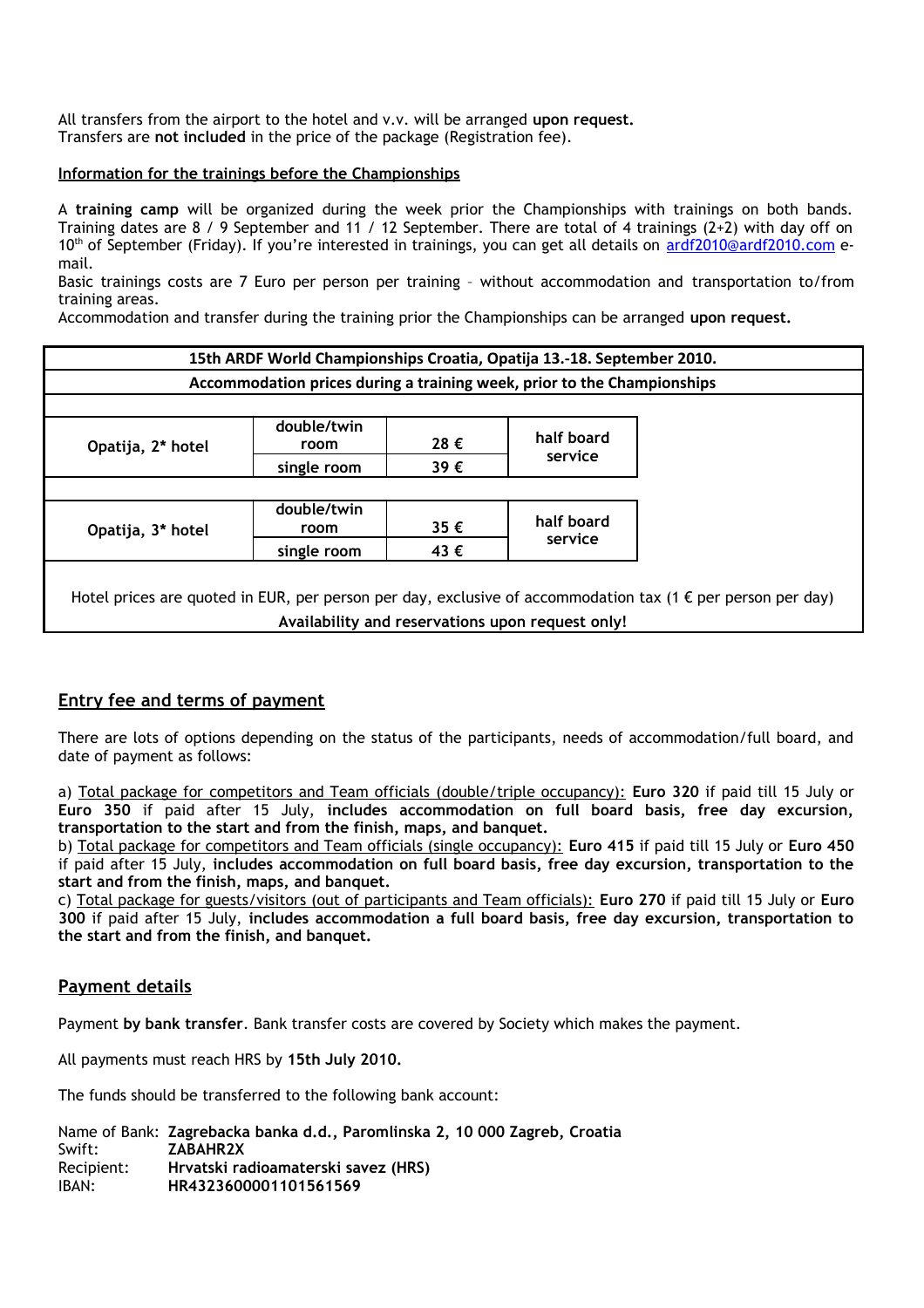**Also note:** -ABBREVIATION OF YOUR SOCIETY (as the payment reference) -Purpose of payment: Reg. fee - ARDF WCh. 2010.

#### **Contact**

Croatian Amateur Radio Association Dalmatinska 12 10 000 Zagreb Croatia e-mail: [ardf2010@ardf2010.com](mailto:ardf2010@ardf2010.com) phone: +385 1 48 48 759 fax: +385 1 48 48 763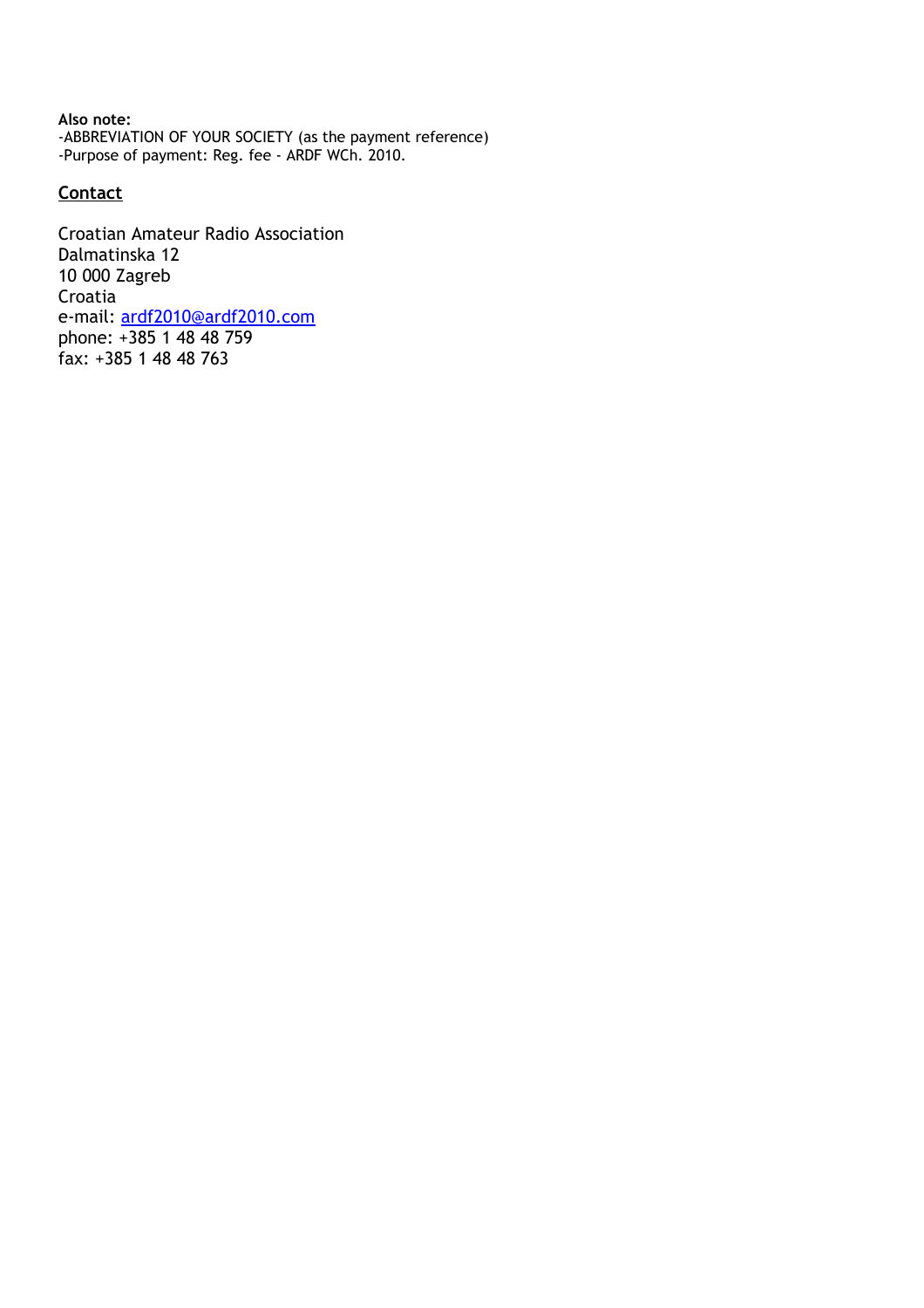#### <span id="page-6-0"></span>**DATA FORM FOR THE LETTER OF GUARANTEE (only for those countries who needed it)**

Foreigner coming to the Republic of Croatia for a private visit shall enclose to the visa application the **Letter of guarantee**, as a proof of the purpose of his/her visit, filled out by a guarantor-natural person from Croatia.

Please send us following data **for each participant** (competitor, official, visitor etc.):

| Name                                                    |  |
|---------------------------------------------------------|--|
| <b>Family Name</b>                                      |  |
| Private Address -<br>Street/City/Country                |  |
| <b>Place of Birth</b>                                   |  |
| Date of Birth                                           |  |
| Nationality or citizenship                              |  |
| Passport number                                         |  |
| Passport Date of Issue                                  |  |
| Passport Place of Issue                                 |  |
| Passport Date of Expiry                                 |  |
| Profession or occupation                                |  |
| Period for which visa is required                       |  |
| Name of your Society                                    |  |
| Postal address of your Society -<br>Street/City/Country |  |

Please send the completed forms for all participants of your Society *as soon as possible* to e-mail: **[hrs–](mailto:hrs%E2%80%93hq@hamradio.hr) [hq@hamradio.hr](mailto:hrs%E2%80%93hq@hamradio.hr)**

#### **Important:**

> According to the Croatian law (because you must have *original documents*), HRS will send to you **by post,** not by e – mail, at the *postal address of your Society*, **Letter of invitation** and **Letter of guarantee** *for all participants*.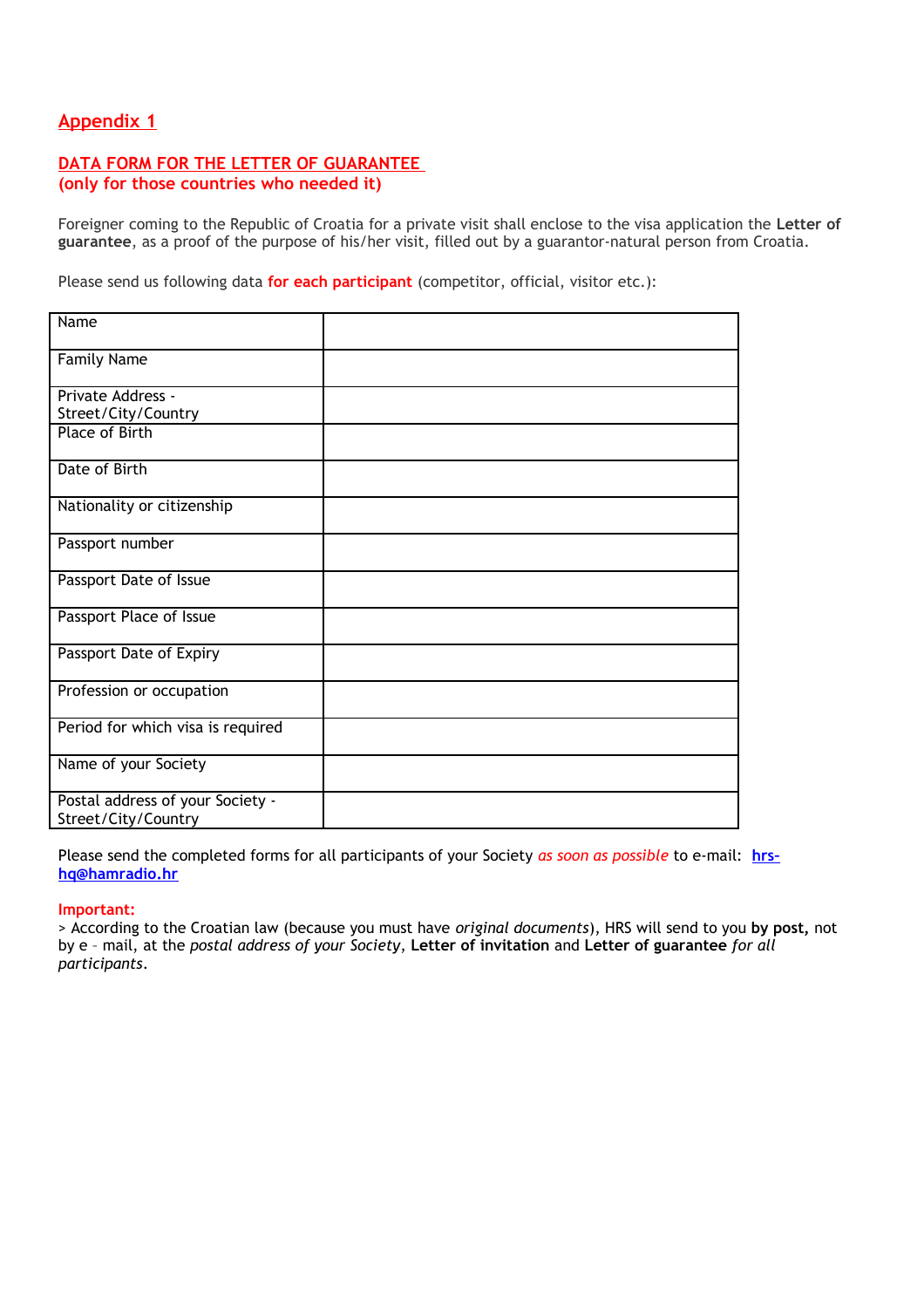<span id="page-7-0"></span>

|                              |                                                                                 |      | 15th ARDF WORLD CHAMPIONSHIPS CROATIA, OPATIJA 13.-18. SEPTEMBER 2010. - ARDF TEAM PARTICIPANT AND VISITOR LIST |                           |                  |                             |                          |                                      |                 |                                                                      |                                                                                |             |                                  |
|------------------------------|---------------------------------------------------------------------------------|------|-----------------------------------------------------------------------------------------------------------------|---------------------------|------------------|-----------------------------|--------------------------|--------------------------------------|-----------------|----------------------------------------------------------------------|--------------------------------------------------------------------------------|-------------|----------------------------------|
|                              |                                                                                 |      |                                                                                                                 |                           |                  | <b>OFFICIAL APPLICATION</b> |                          |                                      |                 |                                                                      |                                                                                |             |                                  |
| Country                      |                                                                                 |      |                                                                                                                 |                           |                  |                             |                          |                                      |                 |                                                                      |                                                                                |             |                                  |
|                              | Society name                                                                    |      |                                                                                                                 |                           |                  |                             |                          |                                      |                 |                                                                      |                                                                                |             |                                  |
| No<br>$\bullet$              | <b>Team position</b><br>(competitor, team<br>leader, trainer,<br>visitor, etc.) | Name | <b>Family name</b>                                                                                              | Gend<br>er<br>(F or<br>M) | <b>Call Sign</b> | Category                    | SI Chip<br><b>Number</b> | Date of<br>birth<br>(dd-mm-<br>уууу) | Passport<br>No. | E-mail<br>address<br>(obligatory for<br>team leaders<br>and coaches) | <b>Cell phone</b><br>number<br>(obligatory for<br>team leaders and<br>coaches) | Room<br>No. | Vegeta<br>rian<br>(yes or<br>no) |
| $\mathbf{1}$                 |                                                                                 |      |                                                                                                                 |                           |                  |                             |                          |                                      |                 |                                                                      |                                                                                |             |                                  |
| $\mathbf{2}$<br>$\mathbf{3}$ |                                                                                 |      |                                                                                                                 |                           |                  |                             |                          |                                      |                 |                                                                      |                                                                                |             |                                  |
| 4                            |                                                                                 |      |                                                                                                                 |                           |                  |                             |                          |                                      |                 |                                                                      |                                                                                |             |                                  |
| 5                            |                                                                                 |      |                                                                                                                 |                           |                  |                             |                          |                                      |                 |                                                                      |                                                                                |             |                                  |
| $\boldsymbol{6}$             |                                                                                 |      |                                                                                                                 |                           |                  |                             |                          |                                      |                 |                                                                      |                                                                                |             |                                  |
| $\overline{\mathbf{z}}$<br>8 |                                                                                 |      |                                                                                                                 |                           |                  |                             |                          |                                      |                 |                                                                      |                                                                                |             |                                  |
| $\boldsymbol{9}$             |                                                                                 |      |                                                                                                                 |                           |                  |                             |                          |                                      |                 |                                                                      |                                                                                |             |                                  |
| 10                           |                                                                                 |      |                                                                                                                 |                           |                  |                             |                          |                                      |                 |                                                                      |                                                                                |             |                                  |
| 11                           |                                                                                 |      |                                                                                                                 |                           |                  |                             |                          |                                      |                 |                                                                      |                                                                                |             |                                  |
| 12                           |                                                                                 |      |                                                                                                                 |                           |                  |                             |                          |                                      |                 |                                                                      |                                                                                |             |                                  |
| 13<br>14                     |                                                                                 |      |                                                                                                                 |                           |                  |                             |                          |                                      |                 |                                                                      |                                                                                |             |                                  |
| 15                           |                                                                                 |      |                                                                                                                 |                           |                  |                             |                          |                                      |                 |                                                                      |                                                                                |             |                                  |
| 16                           |                                                                                 |      |                                                                                                                 |                           |                  |                             |                          |                                      |                 |                                                                      |                                                                                |             |                                  |
| 17                           |                                                                                 |      |                                                                                                                 |                           |                  |                             |                          |                                      |                 |                                                                      |                                                                                |             |                                  |
| 18                           |                                                                                 |      |                                                                                                                 |                           |                  |                             |                          |                                      |                 |                                                                      |                                                                                |             |                                  |
| 19<br>20                     |                                                                                 |      |                                                                                                                 |                           |                  |                             |                          |                                      |                 |                                                                      |                                                                                |             |                                  |
| 21                           |                                                                                 |      |                                                                                                                 |                           |                  |                             |                          |                                      |                 |                                                                      |                                                                                |             |                                  |
| 22                           |                                                                                 |      |                                                                                                                 |                           |                  |                             |                          |                                      |                 |                                                                      |                                                                                |             |                                  |
| 23                           |                                                                                 |      |                                                                                                                 |                           |                  |                             |                          |                                      |                 |                                                                      |                                                                                |             |                                  |
| 24                           |                                                                                 |      |                                                                                                                 |                           |                  |                             |                          |                                      |                 |                                                                      |                                                                                |             |                                  |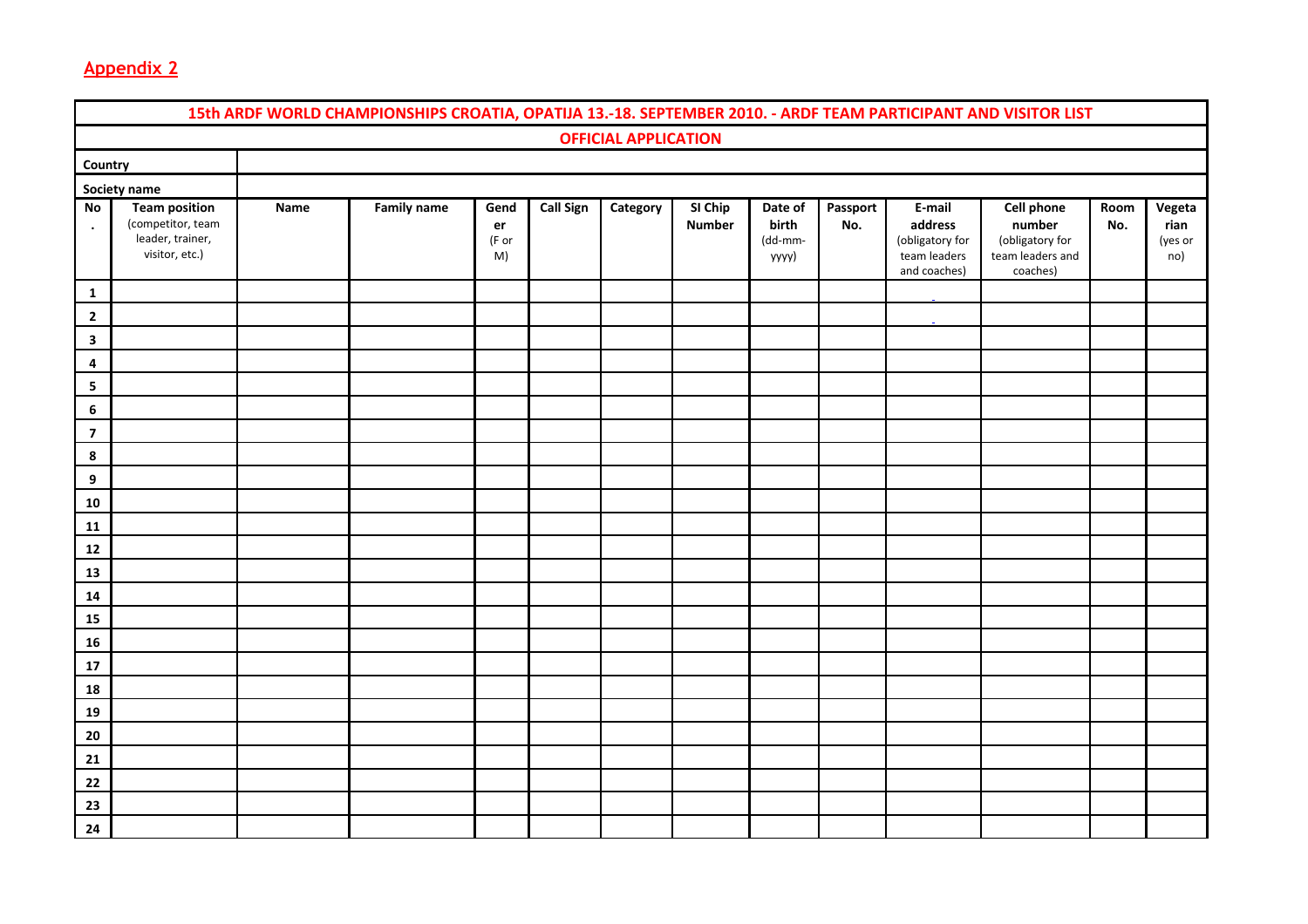| 25 |  |  |  |  |  |  |  |
|----|--|--|--|--|--|--|--|
| 26 |  |  |  |  |  |  |  |
| 27 |  |  |  |  |  |  |  |
| 28 |  |  |  |  |  |  |  |
| 29 |  |  |  |  |  |  |  |
| 30 |  |  |  |  |  |  |  |
| 31 |  |  |  |  |  |  |  |
| 32 |  |  |  |  |  |  |  |
| 33 |  |  |  |  |  |  |  |
| 34 |  |  |  |  |  |  |  |
| 35 |  |  |  |  |  |  |  |

| <b>CONTACT DATA</b>               |  |
|-----------------------------------|--|
| 1. Postal address of your Society |  |
| 2. Name of contact person         |  |
| 3. Call sign                      |  |
| 4. Telephone No.                  |  |
| 5. Fax No.                        |  |
| 6. e-mail                         |  |

| Date      |  |  |  |
|-----------|--|--|--|
| Signature |  |  |  |

**Please, send the completed Official Application form until 15th July 2010.**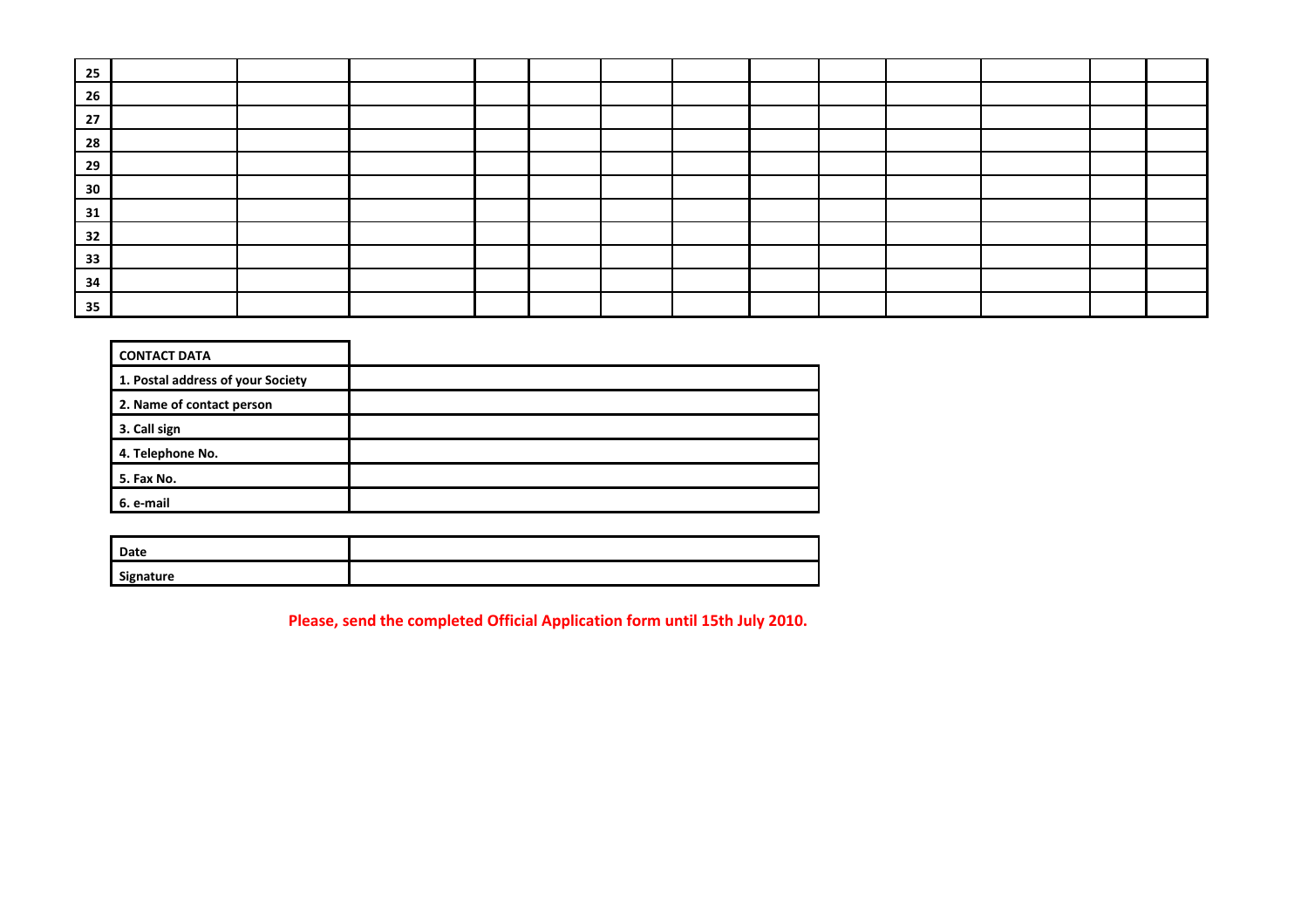|                          | 1st ARDF WORLD CHAMPIONSHIPS FOR THE BLIND CROATIA, OPATIJA 14. SEPTEMBER 2010. - ARDF TEAM PARTICIPANT AND VISITOR LIST |                                                                                 |      |                    |                           |                  |          |  |                                      |                   |                                                                      |                                                                                |             |                                  |
|--------------------------|--------------------------------------------------------------------------------------------------------------------------|---------------------------------------------------------------------------------|------|--------------------|---------------------------|------------------|----------|--|--------------------------------------|-------------------|----------------------------------------------------------------------|--------------------------------------------------------------------------------|-------------|----------------------------------|
|                          | <b>OFFICIAL APPLICATION</b>                                                                                              |                                                                                 |      |                    |                           |                  |          |  |                                      |                   |                                                                      |                                                                                |             |                                  |
| Country                  |                                                                                                                          |                                                                                 |      |                    |                           |                  |          |  |                                      |                   |                                                                      |                                                                                |             |                                  |
|                          | Society name                                                                                                             |                                                                                 |      |                    |                           |                  |          |  |                                      |                   |                                                                      |                                                                                |             |                                  |
| <b>No</b>                |                                                                                                                          | <b>Team position</b><br>(competitor, team<br>leader, trainer,<br>visitor, etc.) | Name | <b>Family name</b> | Gend<br>er<br>(F or<br>M) | <b>Call Sign</b> | Category |  | Date of<br>birth<br>(dd-mm-<br>yyyy) | Passport  <br>No. | E-mail<br>address<br>(obligatory for<br>team leaders<br>and coaches) | <b>Cell phone</b><br>number<br>(obligatory for<br>team leaders and<br>coaches) | Room<br>No. | Vegeta<br>rian<br>(yes or<br>no) |
| 1                        |                                                                                                                          |                                                                                 |      |                    |                           |                  |          |  |                                      |                   |                                                                      |                                                                                |             |                                  |
| $\overline{2}$           |                                                                                                                          |                                                                                 |      |                    |                           |                  |          |  |                                      |                   |                                                                      |                                                                                |             |                                  |
| 3                        |                                                                                                                          |                                                                                 |      |                    |                           |                  |          |  |                                      |                   |                                                                      |                                                                                |             |                                  |
| 4                        |                                                                                                                          |                                                                                 |      |                    |                           |                  |          |  |                                      |                   |                                                                      |                                                                                |             |                                  |
| 5                        |                                                                                                                          |                                                                                 |      |                    |                           |                  |          |  |                                      |                   |                                                                      |                                                                                |             |                                  |
| 6                        |                                                                                                                          |                                                                                 |      |                    |                           |                  |          |  |                                      |                   |                                                                      |                                                                                |             |                                  |
| $\overline{\phantom{a}}$ |                                                                                                                          |                                                                                 |      |                    |                           |                  |          |  |                                      |                   |                                                                      |                                                                                |             |                                  |
| 8                        |                                                                                                                          |                                                                                 |      |                    |                           |                  |          |  |                                      |                   |                                                                      |                                                                                |             |                                  |
| 9                        |                                                                                                                          |                                                                                 |      |                    |                           |                  |          |  |                                      |                   |                                                                      |                                                                                |             |                                  |
| 10                       |                                                                                                                          |                                                                                 |      |                    |                           |                  |          |  |                                      |                   |                                                                      |                                                                                |             |                                  |

<span id="page-9-0"></span>

| <b>CONTACT DATA</b>               |  |
|-----------------------------------|--|
| 1. Postal address of your Society |  |
| 2. Name of contact person         |  |
| 3. Call sign                      |  |
| 4. Telephone No.                  |  |
| 5. Fax No.                        |  |
| 6. e-mail                         |  |

| Date      |  |  |  |
|-----------|--|--|--|
| Signature |  |  |  |

**Please, send the completed Official Application form until 15th July 2010.**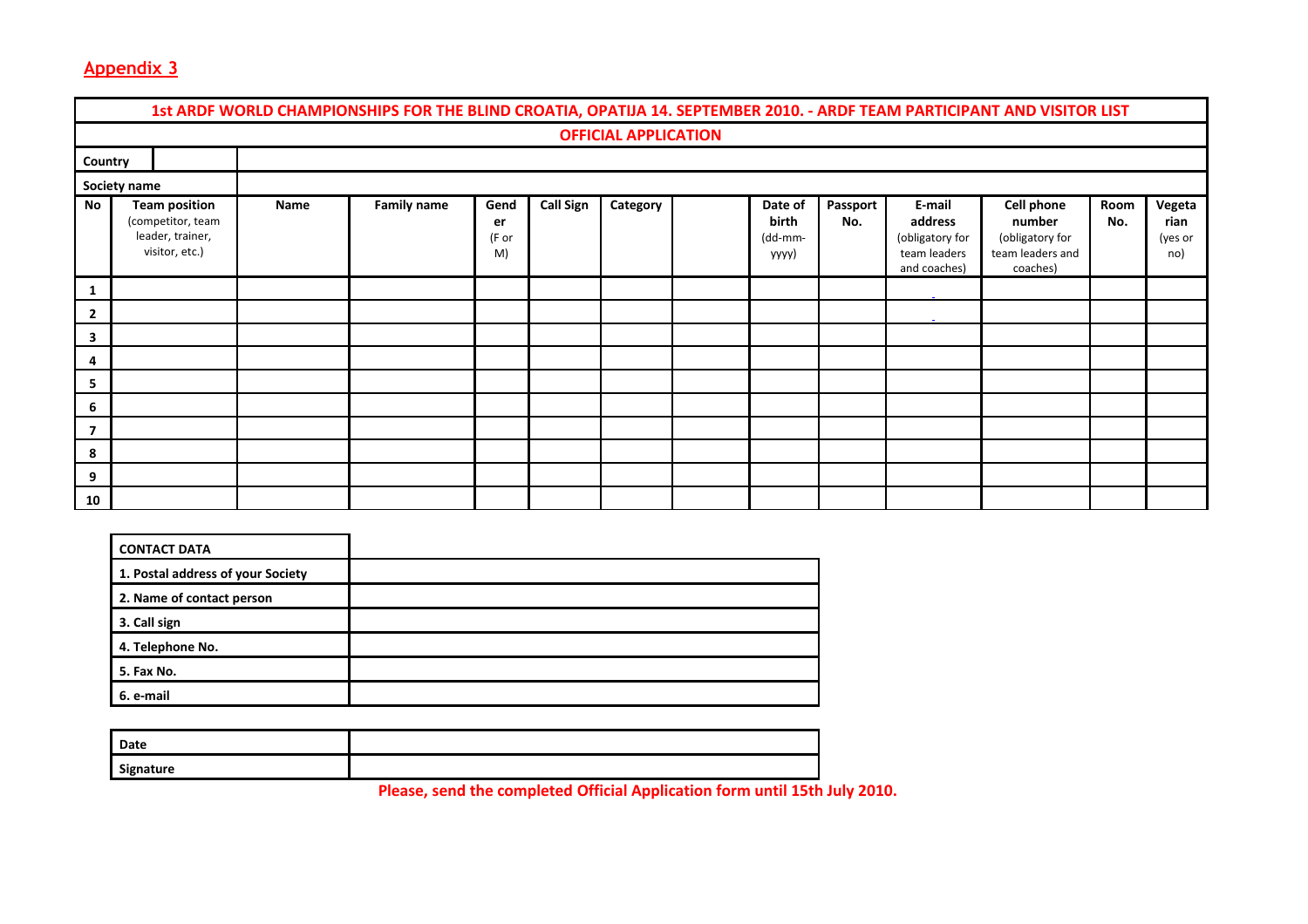<span id="page-10-0"></span>

| ARRIVAL AND DEPARTURE DATA                                              |                                          |                                                                          |                                                   |                                                                |                                              |  |  |  |  |
|-------------------------------------------------------------------------|------------------------------------------|--------------------------------------------------------------------------|---------------------------------------------------|----------------------------------------------------------------|----------------------------------------------|--|--|--|--|
| <b>Name</b> of ARDF team society:                                       |                                          |                                                                          |                                                   |                                                                |                                              |  |  |  |  |
|                                                                         |                                          |                                                                          |                                                   |                                                                |                                              |  |  |  |  |
| <b>Name</b> of arrival<br>airport / bus<br>station & date of<br>arrival | Flight<br>number<br>& time of<br>arrival | <b>Name</b> of departure<br>airport / bus station<br>& date of departure | <b>Flight</b><br>number &<br>time of<br>departure | <b>Name and</b><br><b>Family</b><br>name of the<br>participant | <b>Passport</b><br>No. of the<br>participant |  |  |  |  |
|                                                                         |                                          |                                                                          |                                                   |                                                                |                                              |  |  |  |  |
|                                                                         |                                          |                                                                          |                                                   |                                                                |                                              |  |  |  |  |
|                                                                         |                                          |                                                                          |                                                   |                                                                |                                              |  |  |  |  |
|                                                                         |                                          |                                                                          |                                                   |                                                                |                                              |  |  |  |  |
|                                                                         |                                          |                                                                          |                                                   |                                                                |                                              |  |  |  |  |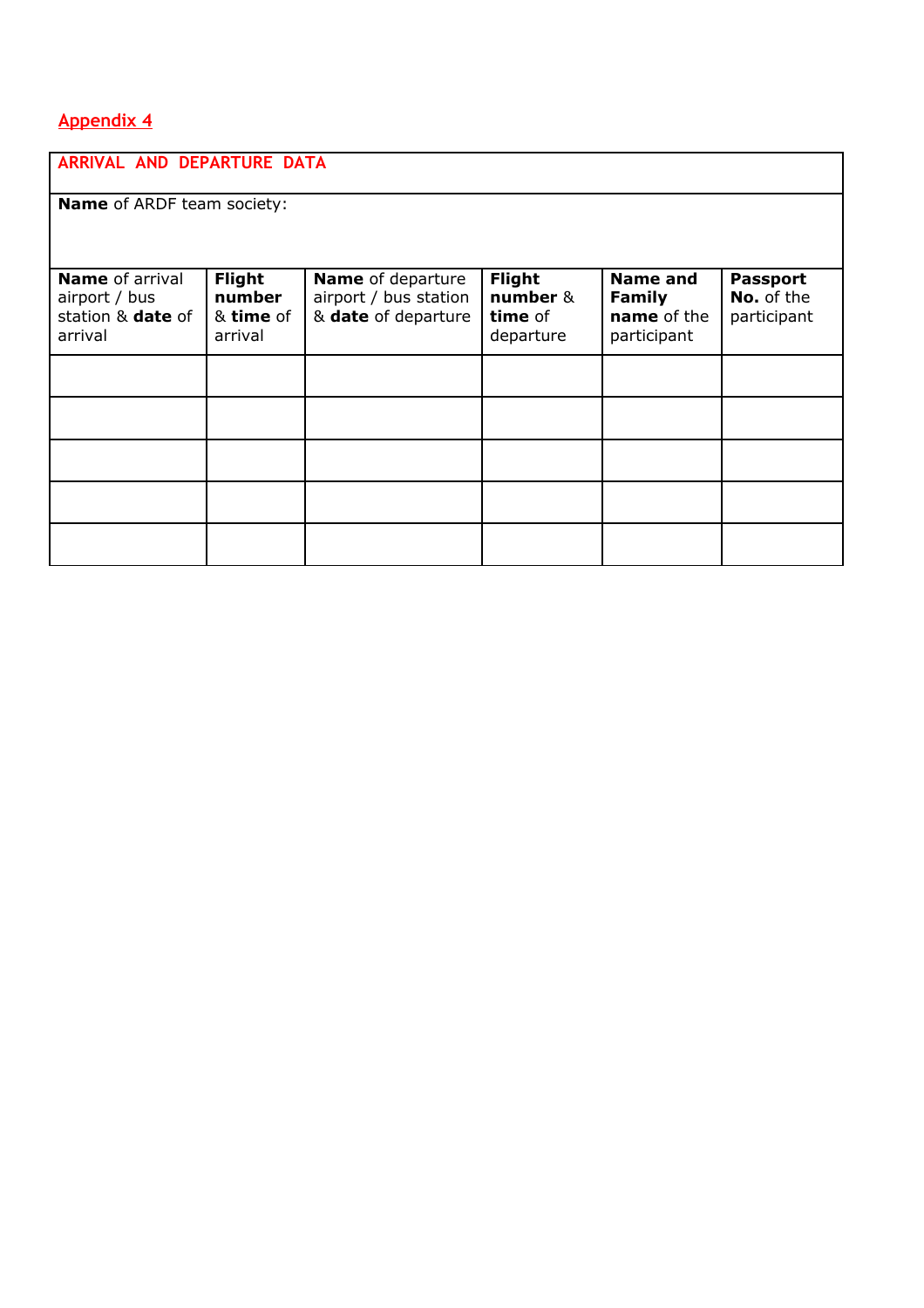## Postojna caves



# **Tour of Istria**

#### **Full day tour**

Discover Istria, Croatia's largest peninsula, its attractive coast with historic sites and picturesque landscape of its land part rich in vineyards, olive orchards and little medieval towns "sitting" on top of hillocks. This is an opportunity to encounter the natural and cultural diversity of different land regions of Istria, namely the Red, the Grey and the White Istria. Tour of Pula with its monumental Amphitheatre built by the Emperor Vespasian in the 1<sup>x</sup> century, the Roman Forum with Augustus's temple, Sergius triumphal arch and other cultural monuments. We depart to the charming town of Rovini, tour its stone-payed streets up to the church of St Euphemia. Continue to Poreč, renowned for its basilica of St Eufrasius, enlisted in UNESCO World Heritage, and visit its old town centre with stone-built squares and palaces. Transfers and guide included.



# Canoe safari



Assumption.

#### **Half day tour**

A pleasant ride to Postojna and a tour around one of the most beauiful and most popular caves in Europe. This impressive cave, 22 kilometres long with a number of halls with their magnificent stalactites and stalagmites, had been created by nature through millions of years. Proteus anguinus, or "man's fish", a rare and protected species of cave fauna, lives in its underground waters. The tour lasting an hour and a half includes a ride by an electric train, followed by a walk through the most attractive parts of the caves. There will be some leisure time for lunch and shopping for souvenirs.

Transfers, guide and entrance fees included. Passport or equivalent document obligatory.



#### **Half day tour**

A pleasant ride along the picturesque landscape of Gorski kotar renowned for its dense coniferous forests to the River Kupa on the border between Croatia and Slovenia. We start our canoe safari in the magnificent intact natural surroundings of this eco - preserved river system. An expert in canoeing will give us the necessary instructions, in preparation for our 10 kilometre long descent down the clear green waters of this river. The Krka is tame, with mild rapids ideal for enjoyment of the beautiful landscape we sail by. A rest on the river banks, followed by lunch of local specialities and drinks will round off this river adventure.

Transfers, guide, instructor, canoes with equipment and lunch included.

Tour not recommended to non-swimmers. A change of clothes and footwear recommended. Passport or equivalent document obligatory.

# **Krk tour**

#### **Full day tour**

Visit the largest island in the Adriatic, with a bridge linking it with the mainland. We start our tour of the island from the bay of Punat where we embark a boat for the islet of Košljun. Visit its Franciscan monastery, built on the remains of a Roman villa, a valuable library and Ethnographic Museum. We proceed to Vrbnik, a picturesque little town on a slope overlooking the sea, giving us a magnificent view of the maountain masiff of Velebit. Vrbnik is renowned for one of the best Croatian wines, "Vrbnička Žlahtina". Proceed towards Krk, town of rich history, surrounded by walls and city gates, and on to the central square, the Town Hall and the renowned Cathedral of St Mary's

Transfers, guide, boat ride and entrance fees included.





## **INFORMATION** & BOOKING:

Tel: 051/271 032, 271 155 Fax: 051/271 562

**TOLL FREE NUMBER: 0800 44 22 44** 



DESTINATION MANAGEMENT COMPANY

OPATIJA M. Tita 116/2 Tel: 051/271 032, 271 155 www.atlas-croatia.com ID kod: HR-AB-20-060000638

# **SKOMPAS**

www.kompas-travel.com<br>ID kod: HR-AB-21-060008589



members of adriatica.net Group



**DEASTI** 

# **EXCURSIONS**

from Kvarner